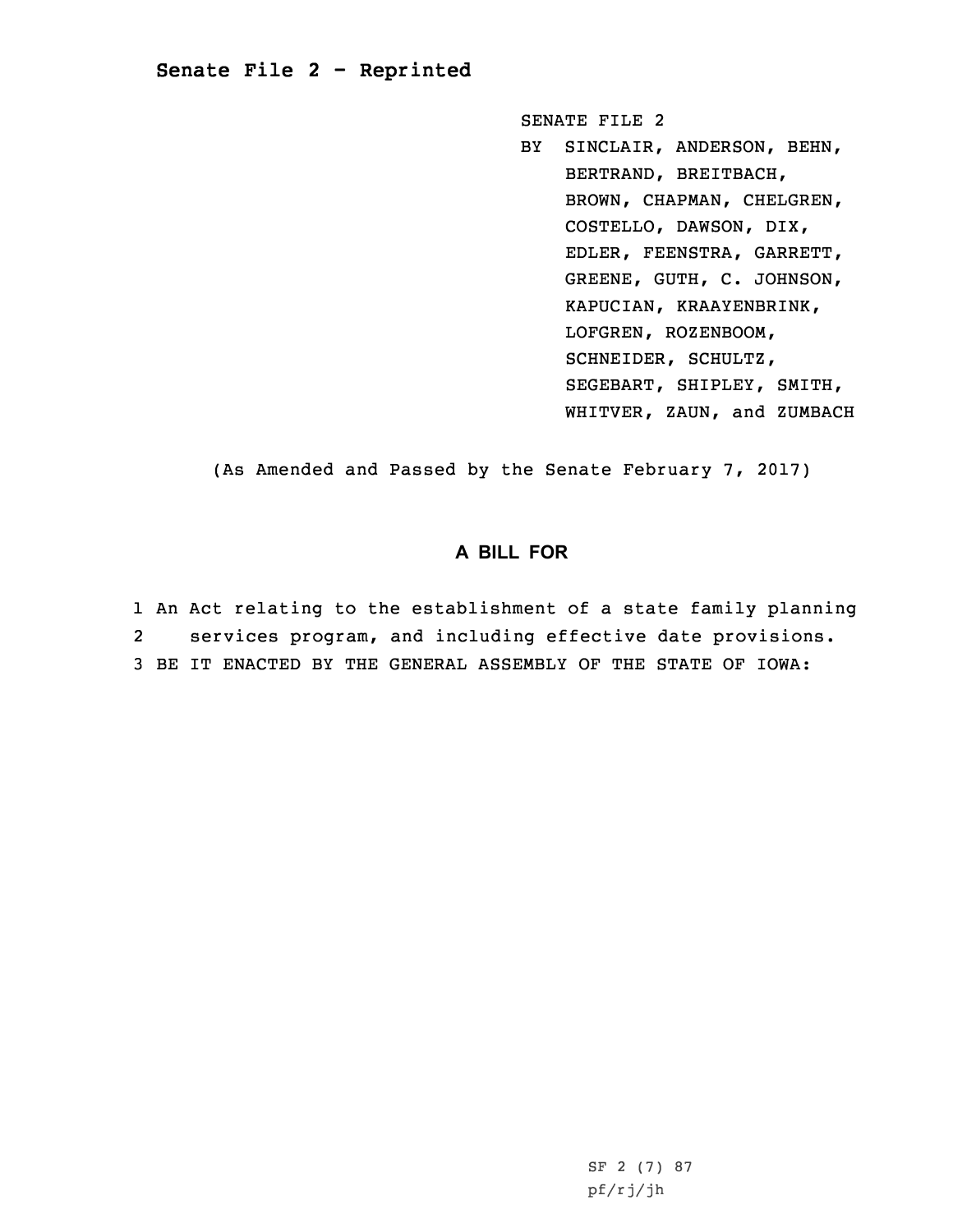1 Section 1. NEW SECTION. **217.41B State family planning** 2 **services program —— establishment —— discontinuation of Medicaid** 3 **family planning network waiver.**

4 1. The department of human services shall discontinue the Medicaid family planning network waiver effective July 1, 2017, and shall instead establish <sup>a</sup> state family planning services program. The state program shall replicate the eligibility requirements and other provisions included in the Medicaid family planning network waiver as approved by the centers for Medicare and Medicaid services of the United States department of health and human services in effect on June 30, 2017, but shall provide for distribution of the family planning services program funds in accordance with this section.

14 2. Distribution of family planning services program funds 15 shall be made to eligible applicants in the following order of 16 priority:

17 a. Public entities that provide family planning services 18 including state, county, or local community health clinics and 19 federally qualified health centers.

20 b. Nonpublic entities that, in addition to family planning 21 services, provide required primary health services as described 22 in 42 U.S.C. §254b(b)(1)(A).

23 c. Nonpublic entities that provide family planning 24 services but do not provide required primary health services as 25 described in 42 U.S.C. §254b(b)(1)(A).

26 3. Distribution of family planning services program funds 27 under this section shall be made in <sup>a</sup> manner that continues 28 access to family planning services.

 4. Distribution of family planning services program funds shall not be made to any entity that performs abortions or that maintains or operates <sup>a</sup> facility where abortions are performed. For the purposes of this section, "abortion" does not include any of the following:

34 a. The treatment of <sup>a</sup> woman for <sup>a</sup> physical disorder, 35 physical injury, or physical illness, including <sup>a</sup>

-1-

| SF 2 (7) 87 |     |
|-------------|-----|
| pf/rj/jh    | 1/2 |